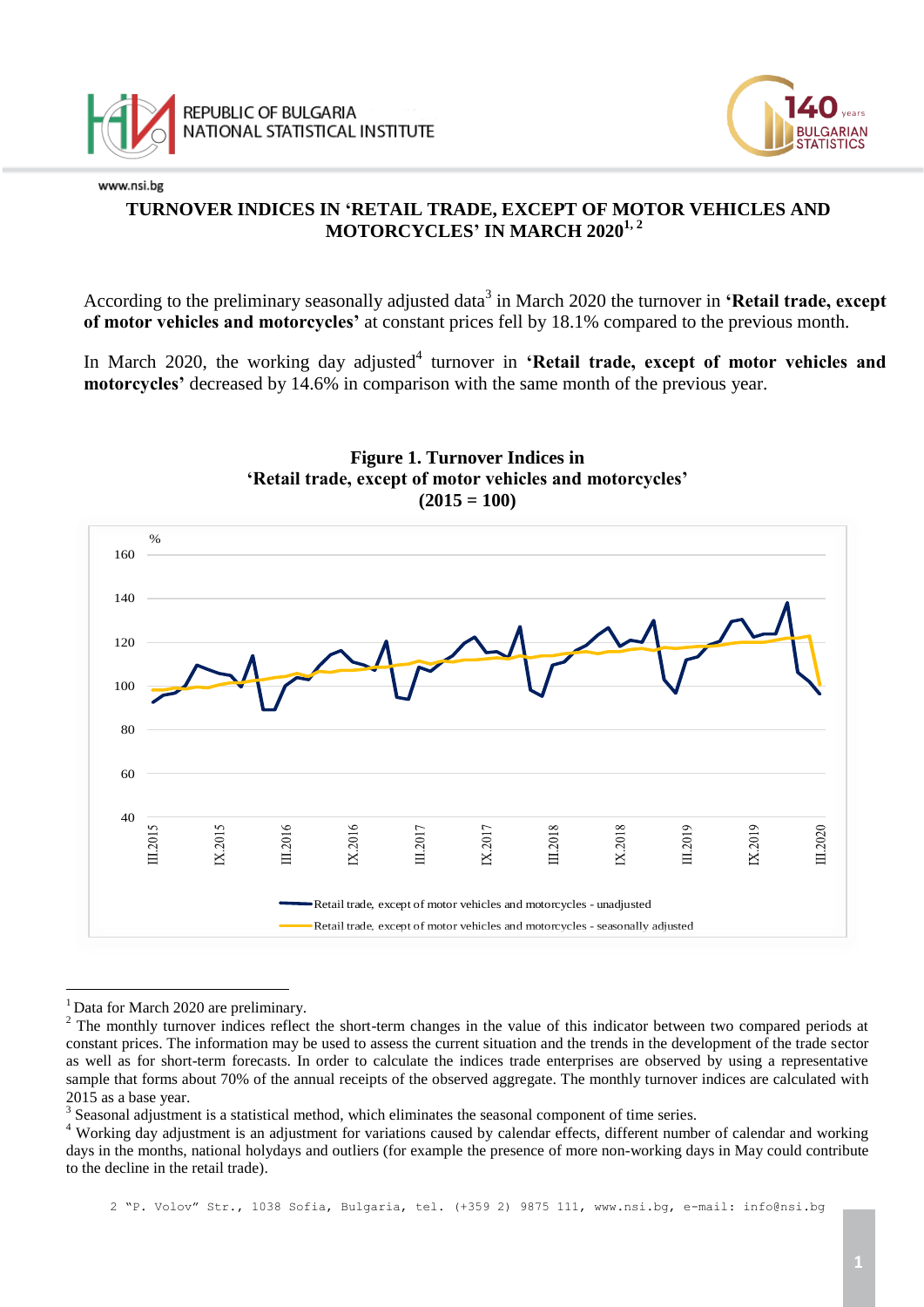



#### **Monthly changes**

In March 2020 compared to the previous month, decrease of turnover was observed in the 'Retail sale of automotive fuel in specialised stores' - by 36.7%, and in the 'Retail sale of non-food products (except fuel)' - by 25.6%. Increase of turnover was seen in the 'Retail sale of food, beverages and tobacco' - by 1.9%.

In the 'Retail sale of non-food products except fuel' more significant decreases of turnover were registered in the 'Retail sale of textiles, clothing, footwear and leather goods in specialised stores'- by 66.5%, in the 'Retail sale of computers, peripheral units and software; telecommunications equipment, etc. in specialised stores' - by 41.3% and in the 'Retail sale of audio and video equipment; hardware, paints and glass; electrical household appliances, etc. in specialised stores' - by 28.7%. A rise was reported in the 'Dispensing chemist; retail sale of medical and orthopaedic goods, cosmetic and toilet articles in specialised stores' - by 1.9%.



**Figure 2. Change of turnover in 'Retail trade, except of motor vehicles and motorcycles' compared to the previous month (Seasonally adjusted)**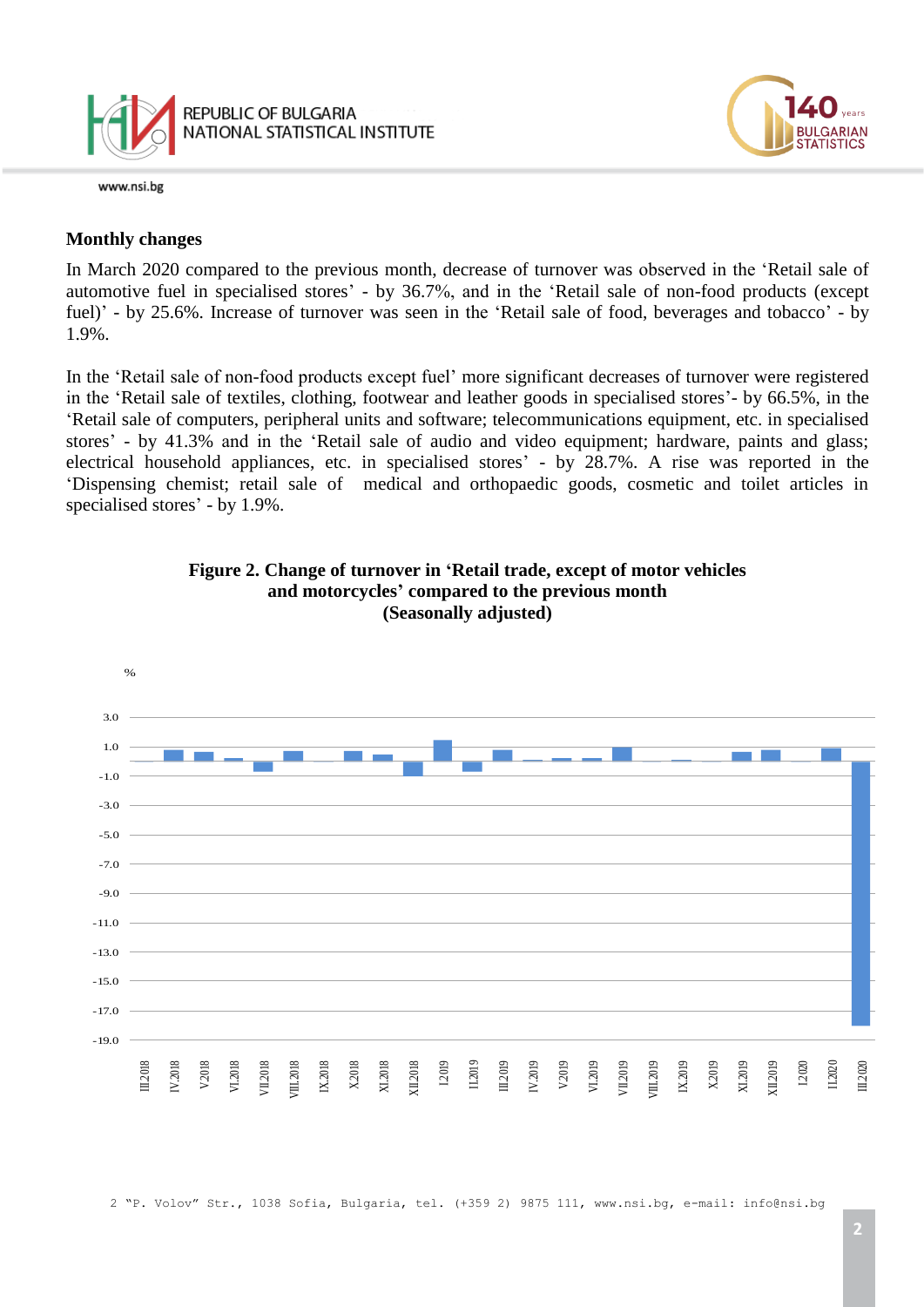



#### **Annual changes**

In March 2020 compared to the same month of 2019, decline of turnover was observed in the 'Retail sale of automotive fuel in specialised stores' (by 37.1%) and in the'Retail sale of non-food products except fuel' (by 18.8%). Increase of turnover was seen in the 'Retail sale of food, beverages and tobacco' (by 3.4%).

More significant drop of turnover in the'Retail sale of non-food products except fuel' was registered in the 'Retail sale of textiles, clothing, footwear and leather goods in specialised stores' - by 63.1%, in the 'Retail sale of information and communication equipment' - by 40.4% and in the 'Retail sale of audio and video equipment; hardware, paints and glass; electrical household appliances, etc. in specialised stores' - by 19.8%. A rise was reported in the 'Dispensing chemist; retail sale of medical and orthopaedic goods, cosmetic and toilet articles in specialised stores' - by 14.4%, and in the 'Retail sale via mail order houses or via Internet' - by 5.0%.



### **Figure 3. Change of turnover in 'Retail trade, except of motor vehicles and motorcycles' compared to the same month of the previous year (Working day adjusted)**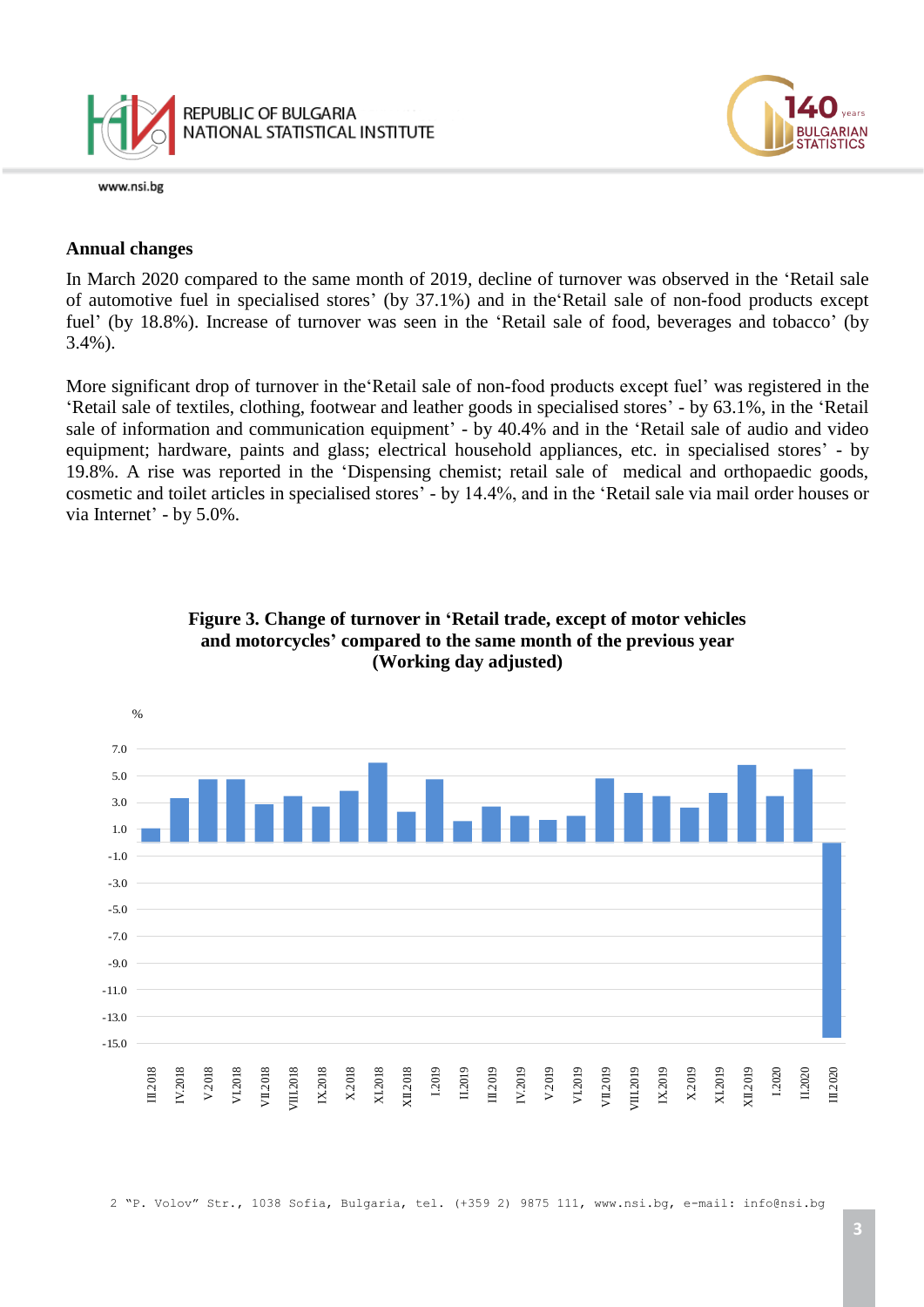



#### **Annex**

### **Table 1**

LGARIAN<br>ATISTICS

#### **Change of turnover in 'Retail trade, except of motor vehicles and motorcycles' at constant prices compared to the previous month<sup>1</sup>**

|                                                                                                                                         |        |        |        |             |             | (Per cent) |  |  |
|-----------------------------------------------------------------------------------------------------------------------------------------|--------|--------|--------|-------------|-------------|------------|--|--|
| <b>Economic activities</b>                                                                                                              |        | 2019   |        | 2020        |             |            |  |  |
|                                                                                                                                         | X      | XI     | XII    | $\mathbf I$ | $\mathbf H$ | Ш          |  |  |
| Retail trade, except of motor vehicles and<br>motorcycles                                                                               | 0.1    | 0.7    | 0.7    | 0.1         | 0.9         | $-18.1$    |  |  |
| Retail sale of food, beverages and tobacco                                                                                              | $-0.1$ | 1.4    | $-0.6$ | $-7.3$      | 3.7         | 1.9        |  |  |
| Retail sale in non-specialised stores with food,<br>beverages or tobacco predominating                                                  | $-0.1$ | 1.6    | $-0.6$ | $-8.5$      | 3.4         | 2.3        |  |  |
| Retail sale of food, beverages and tobacco in<br>specialised stores                                                                     | 0.1    | 0.2    | $-0.5$ | 1.8         | 1.5         | $-1.9$     |  |  |
| Retail sale of non-food products (except fuel)<br>of which:                                                                             | 0.9    | 1.7    | 1.1    | 1.8         | 0.5         | $-25.6$    |  |  |
| Other retail sale in non-specialised stores                                                                                             | 1.0    | $-0.2$ | 1.4    | $-0.3$      | $-2.0$      | $-1.3$     |  |  |
| Retail sale of textiles, clothing, footwear and<br>leather goods in specialised stores                                                  | 1.9    | 2.0    | $-0.8$ | 2.8         | $-1.2$      | $-66.5$    |  |  |
| Retail sale of audio and video equipment;<br>hardware, paints and glass; electrical household<br>appliances, etc. in specialised stores | 0.9    | 3.7    | 1.5    | 0.6         | $-0.2$      | $-28.7$    |  |  |
| Retail sale of computers, peripheral units and<br>software; telecommunications equipment, etc.<br>in specialised stores                 | 3.1    | 2.2    | $-2.8$ | 2.3         | 1.7         | $-41.3$    |  |  |
| Dispensing chemist; retail sale of medical and<br>orthopaedic goods, cosmetic and toilet articles<br>in specialised stores              | $-1.3$ | 2.4    | 4.7    | $-1.0$      | 1.8         | 1.9        |  |  |
| Retail sale via mail order houses or via Internet                                                                                       | 3.2    | 1.5    | 5.4    | $-7.4$      | $-3.8$      | 0.0        |  |  |
| Retail sale of automotive fuel in specialised stores                                                                                    | $-1.2$ | $-2.7$ | 4.9    | $-0.9$      | $-0.3$      | $-36.7$    |  |  |

<sup>1</sup> Seasonally adjusted.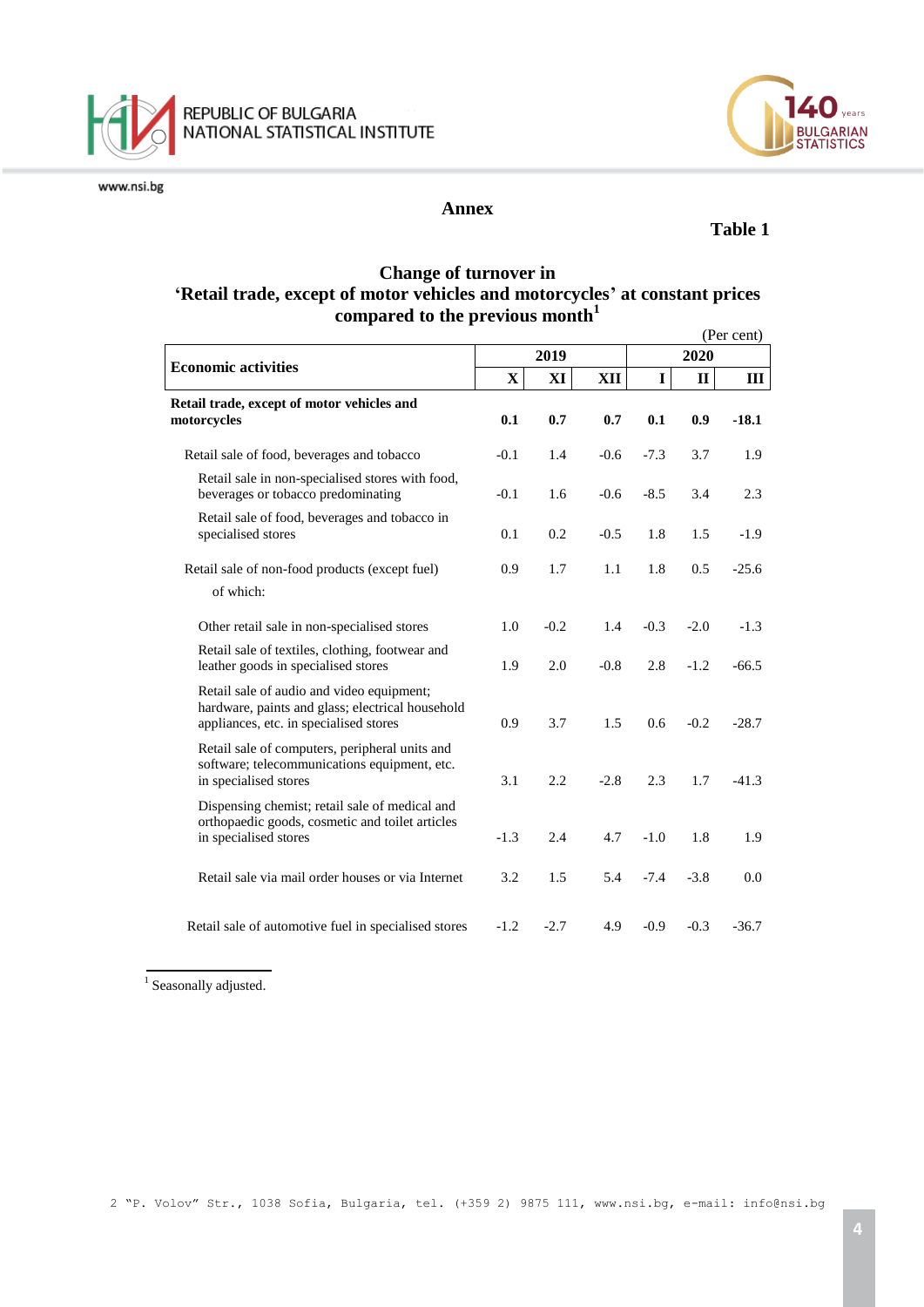



# **Table 2**

# **Change of turnover in 'Retail trade, except of motor vehicles and motorcycles' at constant prices compared to the same month of the previous year<sup>1</sup>**

|                                                                                                                                            |             |         |        |             |              | (Per cent) |  |  |
|--------------------------------------------------------------------------------------------------------------------------------------------|-------------|---------|--------|-------------|--------------|------------|--|--|
| <b>Economic activities</b>                                                                                                                 |             | 2019    |        | 2020        |              |            |  |  |
|                                                                                                                                            | $\mathbf X$ | XI      | XII    | $\mathbf I$ | $\mathbf{I}$ | Ш          |  |  |
| Retail trade, except of motor vehicles and<br>motorcycles                                                                                  | 2.6         | 3.7     | 5.8    | 3.5         | 5.5          | $-14.6$    |  |  |
| Retail sale of food, beverages and tobacco                                                                                                 | 4.9         | 6.7     | 6.1    | $-2.4$      | 2.4          | 3.4        |  |  |
| Retail sale in non-specialised stores with<br>food, beverages or tobacco predominating                                                     | 6.0         | 8.1     | 7.6    | $-2.6$      | 2.0          | 3.7        |  |  |
| Retail sale of food, beverages and tobacco in<br>specialised stores                                                                        | $-2.6$      | $-3.6$  | $-4.3$ | $-0.4$      | 5.5          | 0.6        |  |  |
| Retail sale of non-food products (except fuel)<br>of which:                                                                                | $-0.6$      | 2.9     | 6.4    | 9.6         | 10.2         | $-18.8$    |  |  |
| Other retail sale in non-specialised stores                                                                                                | $-0.6$      | $-1.3$  | 4.1    | 5.3         | 2.6          | $-3.8$     |  |  |
| Retail sale of textiles, clothing, footwear and<br>leather goods in specialised stores                                                     | 1.2         | $-2.2$  | $-3.4$ | 19.2        | 15.1         | $-63.1$    |  |  |
| Retail sale of audio and video equipment;<br>hardware, paints and glass; electrical<br>household appliances, etc. in specialised<br>stores | 4.2         | 13.1    | 19.9   | 19.0        | 14.8         | $-19.8$    |  |  |
| Retail sale of computers, peripheral units and<br>software; telecommunications equipment, etc.<br>in specialised stores                    | $-2.8$      | $-1.1$  | $-0.1$ | 3.4         | 6.3          | $-40.4$    |  |  |
| Dispensing chemist; retail sale of medical and<br>orthopaedic goods, cosmetic and toilet<br>articles in specialised stores                 | $-2.6$      | 2.2     | 8.1    | 4.7         | 10.7         | 14.4       |  |  |
| Retail sale via mail order houses or via<br>Internet                                                                                       | $-11.8$     | $-12.0$ | $-9.7$ | 8.8         | 9.4          | 5.0        |  |  |
| Retail sale of automotive fuel in specialised<br>stores                                                                                    | 7.1         | $-1.3$  | 4.3    | $-0.6$      | $-0.9$       | $-37.1$    |  |  |

<sup>1</sup> Working day adjusted.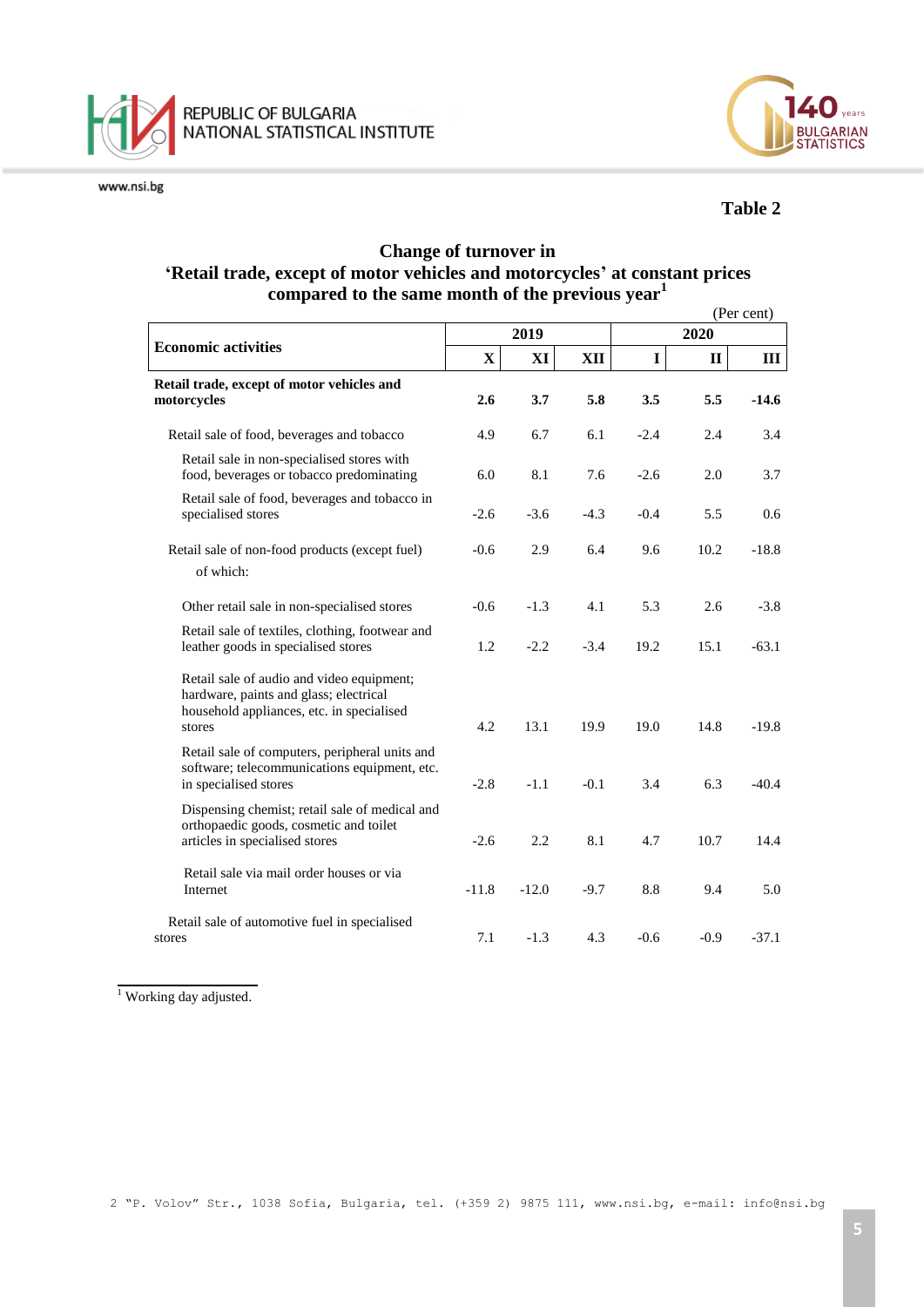



### **Table 3**

# **Turnover Indices in 'Retail trade, except of motor vehicles and motorcycles' at constant prices**

|                                                                                                                                                  |       |       |                         |       |       | (Seasonally adjusted, $2015 = 100$ ) |       |              |       |       |             |              |       |
|--------------------------------------------------------------------------------------------------------------------------------------------------|-------|-------|-------------------------|-------|-------|--------------------------------------|-------|--------------|-------|-------|-------------|--------------|-------|
| <b>Economic activities</b>                                                                                                                       |       |       | 2020                    |       |       |                                      |       |              |       |       |             |              |       |
|                                                                                                                                                  | III   | IV    | $\overline{\mathbf{V}}$ | VI    | VII   | <b>VIII</b>                          | IX    | $\mathbf X$  | XI    | XII   | $\mathbf I$ | $\mathbf{I}$ | III   |
| Retail trade, except of motor<br>vehicles and motorcycles                                                                                        | 117.9 | 118.0 | 118.3                   | 118.6 | 119.7 | 119.8                                | 119.9 | <b>120.0</b> | 120.8 | 121.7 | 121.8       | 122.9        | 100.7 |
| Retail sale of food,<br>beverages and tobacco                                                                                                    | 113.5 | 117.5 | 117.0                   | 118.6 | 119.4 | 119.7                                | 120.1 | 120.0        | 121.7 | 121.0 | 112.2       | 116.4        | 118.6 |
| Retail sale in non-<br>specialised stores with<br>food, beverages or<br>tobacco predominating                                                    | 113.1 | 117.5 | 117.0                   | 118.8 | 119.7 | 120.2                                | 120.6 | 120.5        | 122.4 | 121.7 | 111.4       | 115.2        | 117.9 |
| Retail sale of food,<br>beverages and tobacco in<br>specialised stores                                                                           | 116.6 | 117.1 | 117.1                   | 116.5 | 116.8 | 116.4                                | 116.2 | 116.3        | 116.5 | 115.9 | 118.0       | 119.8        | 117.5 |
| Retail sale of non-food<br>products (except fuel)                                                                                                | 123.1 | 123.0 | 123.1                   | 122.7 | 125.1 | 125.0                                | 125.3 | 126.4        | 128.6 | 130.0 | 132.4       | 133.1        | 99.0  |
| of which:<br>Other retail sale in non-<br>specialised stores                                                                                     | 125.0 | 123.8 | 123.4                   | 123.3 | 124.0 | 124.3                                | 124.2 | 125.4        | 125.2 | 126.9 | 126.5       | 124.0        | 122.4 |
| Retail sale of textiles,<br>clothing, footwear and<br>leather goods in<br>specialised stores                                                     | 122.7 | 115.3 | 120.9                   | 123.4 | 125.4 | 128.9                                | 130.3 | 132.8        | 135.4 | 134.3 | 138.1       | 136.5        | 45.7  |
| Retail sale of audio and<br>video equipment;<br>hardware, paints and<br>glass; electrical household<br>appliances, etc. in<br>specialised stores | 126.2 | 127.0 | 126.8                   | 128.6 | 130.7 | 131.4                                | 132.7 | 133.9        | 138.8 | 140.9 | 141.8       | 141.5        | 100.9 |
| Retail sale of computers,<br>peripheral units and<br>software;<br>telecommunications<br>equipment, etc. in<br>specialised stores                 | 113.5 | 110.4 | 111.1                   | 107.0 | 113.6 | 110.9                                | 108.1 | 111.4        | 113.8 | 110.6 | 113.1       | 115.0        | 67.5  |
| Dispensing chemist; retail<br>sale of medical and<br>orthopaedic goods,<br>cosmetic and toilet<br>articles in specialised                        |       |       |                         |       |       |                                      |       |              |       |       |             |              |       |
| stores<br>Retail sale via mail order                                                                                                             | 122.1 | 124.0 | 124.9                   | 124.2 | 125.3 | 125.3                                | 126.5 | 124.9        | 127.9 | 133.9 | 132.6       | 135.0        | 137.6 |
| houses or via Internet                                                                                                                           | 167.3 | 179.3 | 183.7                   | 166.9 | 192.2 | 181.4                                | 181.8 | 187.7        | 190.6 | 200.8 | 186.0       | 178.9        | 178.9 |
| Retail sale of automotive<br>fuel in specialised stores                                                                                          | 110.0 | 106.1 | 108.9                   | 108.4 | 109.5 | 108.9                                | 109.6 | 108.3        | 105.4 | 110.6 | 109.6       | 109.3        | 69.2  |

2 "P. Volov" Str., 1038 Sofia, Bulgaria, tel. (+359 2) 9875 111, [www.nsi.bg,](http://www.nsi.bg/) e-mail: info@nsi.bg